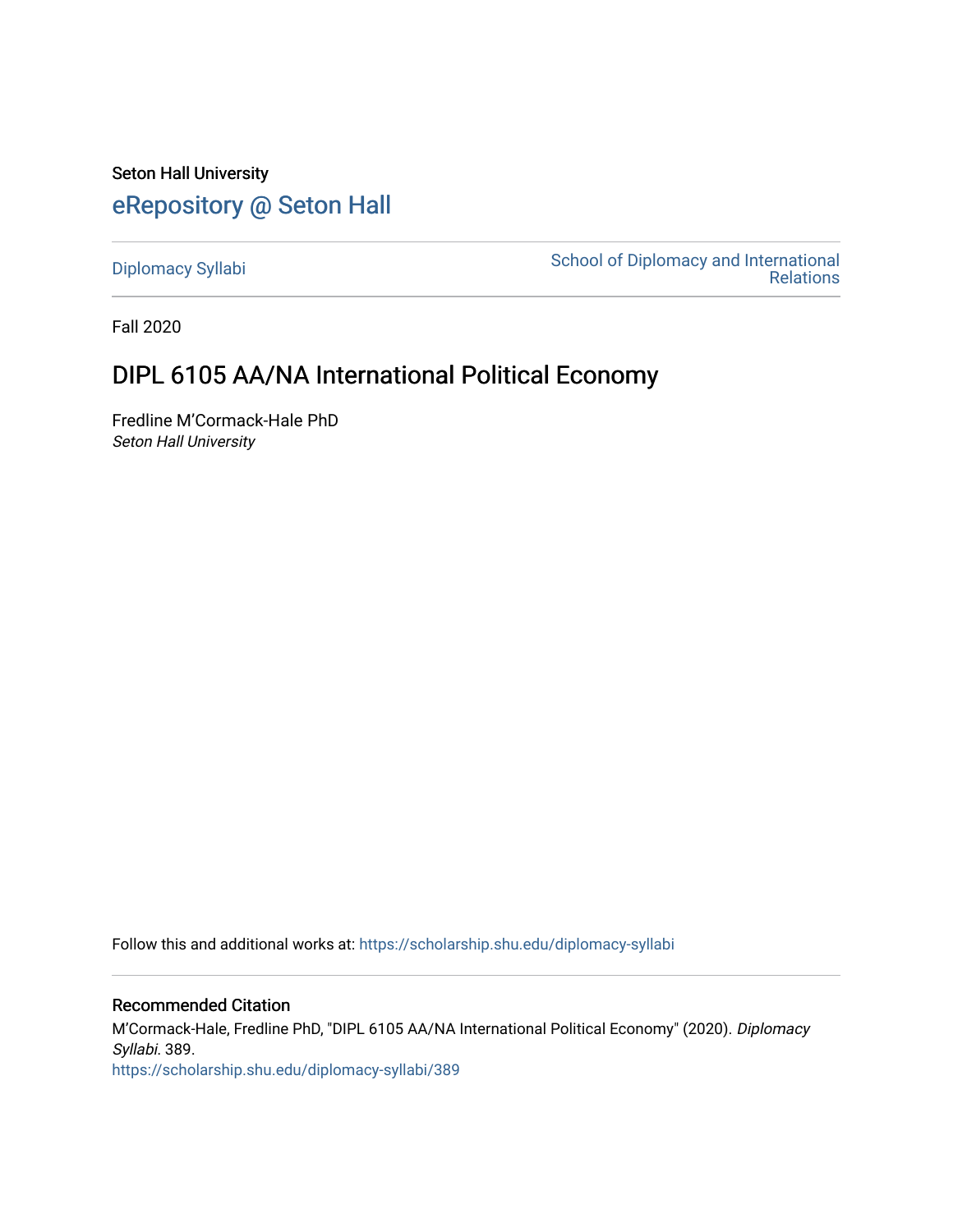#### **DIPL 6105 AA/NA INTERNATIONAL POLITICAL ECONOMY Fall 2020 (online)**

#### **SYLLABUS**

#### **INSTRUCTOR INFORMATION**

| Instructor:   | Professor Fredline M'Cormack-Hale, PhD                                 |  |  |
|---------------|------------------------------------------------------------------------|--|--|
|               | School of Diplomacy and International Relations, Seton Hall University |  |  |
| Contact:      | Fredline.m'cormack-hale@shu.edu                                        |  |  |
| Skype:        | amaybel2                                                               |  |  |
| Office hours: | Mondays 10am-1pm and by appointment (Microsoft Teams/Skype/email)      |  |  |

### **COURSE DESCRIPTION**

'IPE at its most fundamental, in short, is about the complex interrelationship of economic and political activity at the level of international affairs' (Cohen, 2008, p. 16).

Globalization, or economic, political and cultural integration between countries, was growing at a rapid pace until the 2007- 2009 global financial crisis. The crisis has raised questions about the capacity of a market economy to deliver prosperity and to do in an equitable way. Since then, and more so following Brexit and the recent election cycles in Western democracies, there has been a call for more insular policies. What explains this reversal? What forces drive globalization, and what forces slow it down? Who is for globalization, and who is against it?

DIPL 6105 is a graduate course in international political economy (IPE) addressing these questions, with a focus on the challenges that international markets pose for individual governments. The course will focus on the push and pull between the demands of market and the demands of citizens from the 19<sup>th</sup> century to the present.

Deeper international economic integration has led to more frequent economic exchanges across the globe on a daily basis, involving nation-states, multinational entities, individuals and non-governmental organisations. IPE scholars study the interplay of **political** and **economic interests** between various state and non-state **actors** pertaining to these cross-border flows. The economic, political and social relations between individuals, states and firms have evolved in response to changes in tastes, technology, ideology and political power. The distribution of political power itself changes in response to the distribution of economic power. In this course, we will explore how domestic interests drive policy preferences at the state level, and how similarities or differences in interests in various **issues** across countries lead to cooperation or conflict in global governance and international relations. We will further see how the lack of a global government with enforceable laws has shaped **institutions** of global governance such as the WTO, and the tension between these supranational rule- or norm-setting mechanisms and national sovereignty.

The course is divided into two parts. In the first part, we will map the various theoretical frameworks that inform IPE, starting with economic liberalism, followed by a critique of this paradigm from the perspectives of realism/mercantilism, Marxism and Keynesianism. We will then apply these theories to key IPE issues in areas that include (1) international trade, (2) international finance, (3) regional economic integration, and (4) development.

The course will expose you to both **methodologies** and their **applications** to current issues at the same time. Thus we will use both academic articles and the case method, bridging the gap between theory and practice.

### **COURSE OBJECTIVES**

By the end of this course, students will be able to: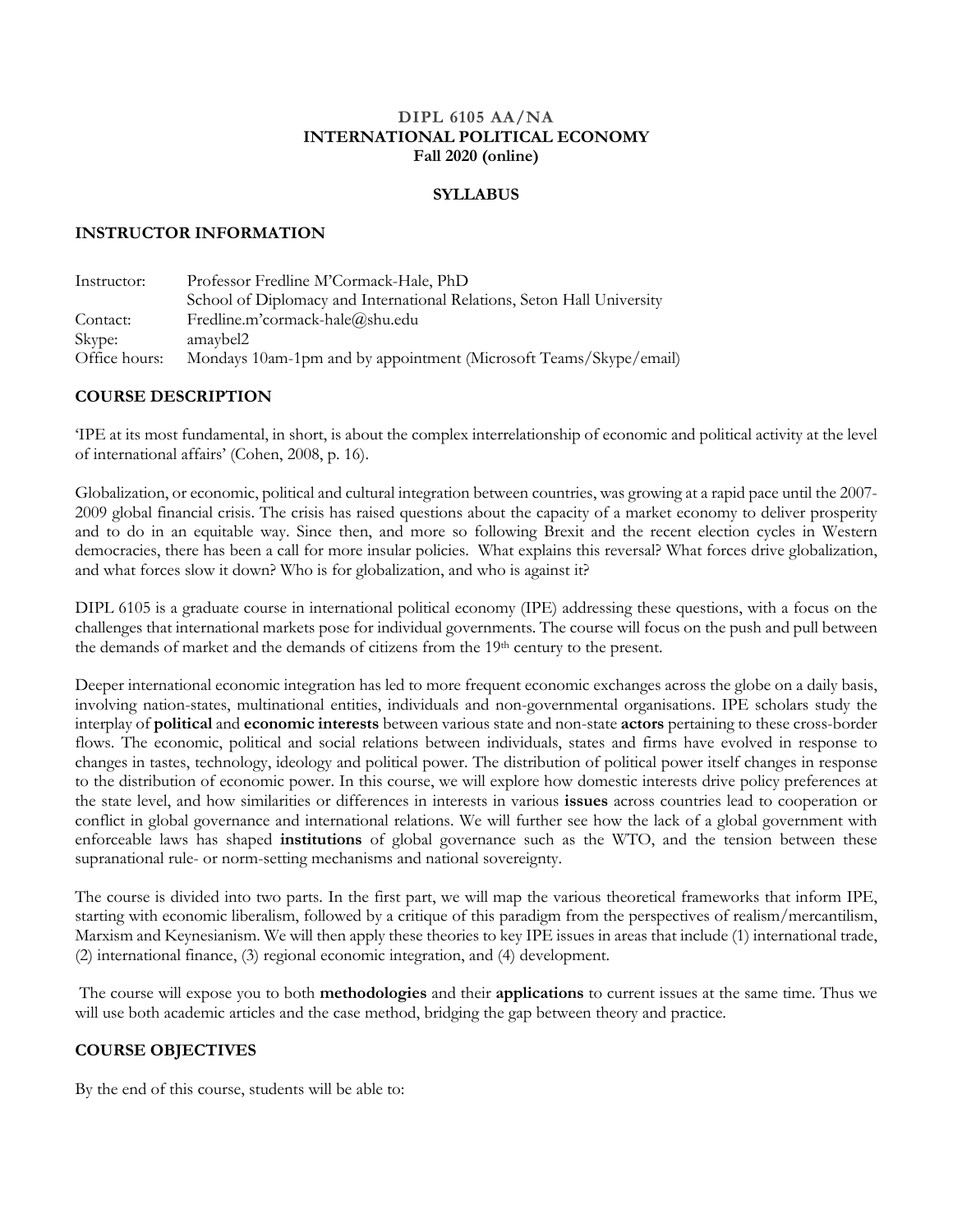- 1. Critically read, analyze and discuss the political drivers of international economic relations, and how economic interests in turn impact the distribution of power.
- 2. Understand the drivers of international economic cooperation and conflict.
- 3. Use case studies to illustrate how theory informs our understanding of real world events.
- 4. Produce an evidence-based research paper or white paper on a current issue in international political economy from a business, government, civil society or international governance perspective.

### **COURSE MATERIALS**

The required textbooks for the course can be purchased on addall.com, Amazon, or the University bookstore.

- C. Roe Goddard, Patrick Cronin and Kishore C. Dash, *International Political Economy*, second edition (2003). Lynne Rienner. (Referred to as GCD hereafter)
- David Balaam and Bradford Dillman, *Introduction to International Political Economy*, sixth edition (2014). Routledge. (Referred to as BD hereafter). **Note**: Buy the editions indicated as the collection of readings may vary in different editions.

Other required reading and audio material are listed in the Course Schedule section, along with links to access the material.

Recommended books on international trade and globalization:

- Douglas Irwin. *Free Trade Under Fire, 4th Edition*. Princeton University Press, 2015.
- Dani Rodrik, *The Globalization Paradox*, 2012, W.W. Norton & Co.

While this isn't an economics course, given that the course examines the interaction between politics and economics, we will encounter concepts and frameworks in international economics. For more detailed coverage to assist you in understanding concepts and frameworks covered in class the following textbooks might be of help for further reference:

- Krugman, Paul, Maurice Obstfeld and Marc Melitz. *International Economics - Theory and Policy,* 10th Edition. Pearson, 2014.
- Robert Feenstra & Alan Taylor, *International Economics*, 3rd Edition, Worth MacMillan Publishers.

### **COURSE POLICIES**

### **Assignments**

All blogs, discussion postings and papers are due by 11:59 pm on the noted day and will be considered late if submitted after this time. No late blogs and discussion posts will be accepted without prior discussion and approval from the instructor. Absent prior communication, failure to complete an assignment on its due date will result in a grade penalty. All late assignments will be penalized by one-third letter grade per day (i.e., an A assignment turned in one day late is an A-, two days late a B+, etc.) except in cases of medical/family emergency or COVID-related issues. I understand that emergencies happen; **please** contact me sooner, rather than later, if you find it difficult to keep up with your work, are falling behind in the class, or are having problems and difficulties of any kind. We are in a global pandemic and these are particularly difficult and scary times. I will work with you, and if I can't help you, will direct you to someone who can. There are LOTS of campus resources (both virtual and in-person) available; so do use them, and again, I will do my best to work with you on whatever you might be facing. However, I cannot help you if you do not let me know ahead of time, so please let me know **beforehand,** so that we can work something out.

#### **Assessment of Students**

Students participating in the course will be graded based on the following:

**1. Active participation in the class activities (group discussions and blogs) (40%)**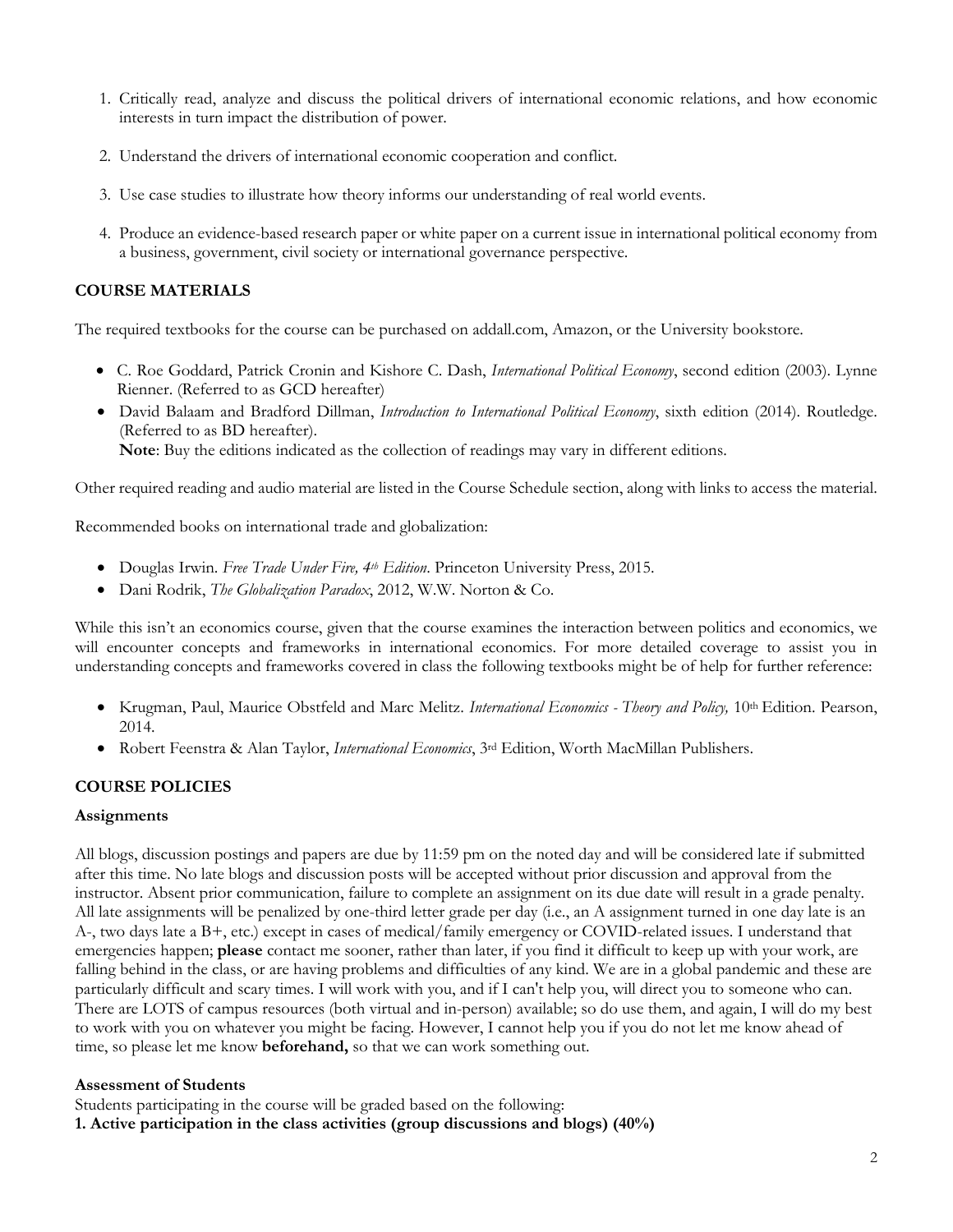While each forum officially will begin on Monday of each week, you will have access to forum content and information at any time. However, forums will remain open for discussions, blog posts and assignment submissions until 11:59 p.m., of the date due. Please note that first response to discussion questions is due on Friday, and at least two responses to colleague posts are due two days later, on Sunday. You **must** do both for your responses to be considered complete. Submitting one without the other will result in loss of points. Students will also be graded on the quality and thoughtfulness of their contributions as per the discussion board and blog assignment rubrics posted on blackboard. Since our class does not meet in person, it is your contributions on the material, your reflections around the subject matter and your engagement on these issues with each other that will greatly enhance the course. Both discussion and blog posts **must** reference class readings for that week and include a list of works cited.

### **2. Policy Brief (20%)**

For this brief, students will take on the role as adviser to the president (either of the United States or another country). In this capacity your task is to write a policy brief in response to a statement issued by another adviser, with a statement that is better informed by readings on the matter. The brief should be no more than 2000 words. In your response, you must be sure to make explicit your position on the adviser's statement – whether you agree or disagree with the statement, as well as respond to any potential counter arguments. Make sure you reference the readings in your response. Feel free to apply not just readings from the class to support your arguments but also outside readings. Also feel free to use your own examples and ideas to support your arguments. Make sure you use double-space, font 12, Times New Roman font, 1' margin, Chicago Manual reference style and add bibliography at the end of paper. Do not describe. Try to be original and analytical in your argumentation.

### **3. Final Paper: Country or regional analysis (40%)**

The country or regional analysis will be your final project for the course, where you will demonstrate an understanding of the tension between domestic politics and global cooperation and governance. You will pick a specific issue facing a country or region, where the issue in question has bilateral or multilateral ramifications, and will explore the economic, political and social linkages in depth. Your analysis must be supported with relevant and detailed data and evidence. Your paper should be between 10-12 pages. Make sure you reference the readings in your response. Feel free to apply not just readings from the class to support your arguments but also outside readings. Also feel free to use your own examples and ideas to support your arguments. Make sure you use double-space, size 12, Times New Roman font, 1'-margin, Chicago Manual reference style and add bibliography at the end of paper. Do not describe. Try to be original and analytical in your argumentation.

The issues that we will cover in class are good examples of the kind of topics that will make good subjects for the project. They will also help to provide examples of the types of variables that you should consider in your own work.

The final paper has two components with due dates as follows:

| Proposal    | due in week $5(10\%)$ |
|-------------|-----------------------|
| Final draft | due week $10$ (30%)   |

### **Citation Style and other paper guidelines**

**For all written assignments**, it is expected that you will cite your class texts, supplemental readings, and other sources. Be creative and give your own opinions supported by evidence. Do not describe - be **analytical and creative**. **Papers should utilize one of the** *Chicago Manual of Style* **citation formats: Author-Date or Notes and Bibliography.** The guidelines for these formats are on the course Blackboard page.

Again, please be sure to include either footnotes or in-text citations in ALL work, including blogs and discussion posts. Failure to do so will result in up to two points taken off. Please also ensure that the papers are double-spaced, spellchecked, and legible. They should be in 12-point characters in the 'Times' font. Please use **Word document format**. All material submitted for the class should be your own work and must not be copied or otherwise plagiarized.

| <b>Grading Criteria</b>                     |            |
|---------------------------------------------|------------|
| Assignments/Activities                      | Percentage |
| Discussions and blogs                       | 40         |
| Policy brief                                | 20         |
| Semester paper/project (Abstract and Final) | 40         |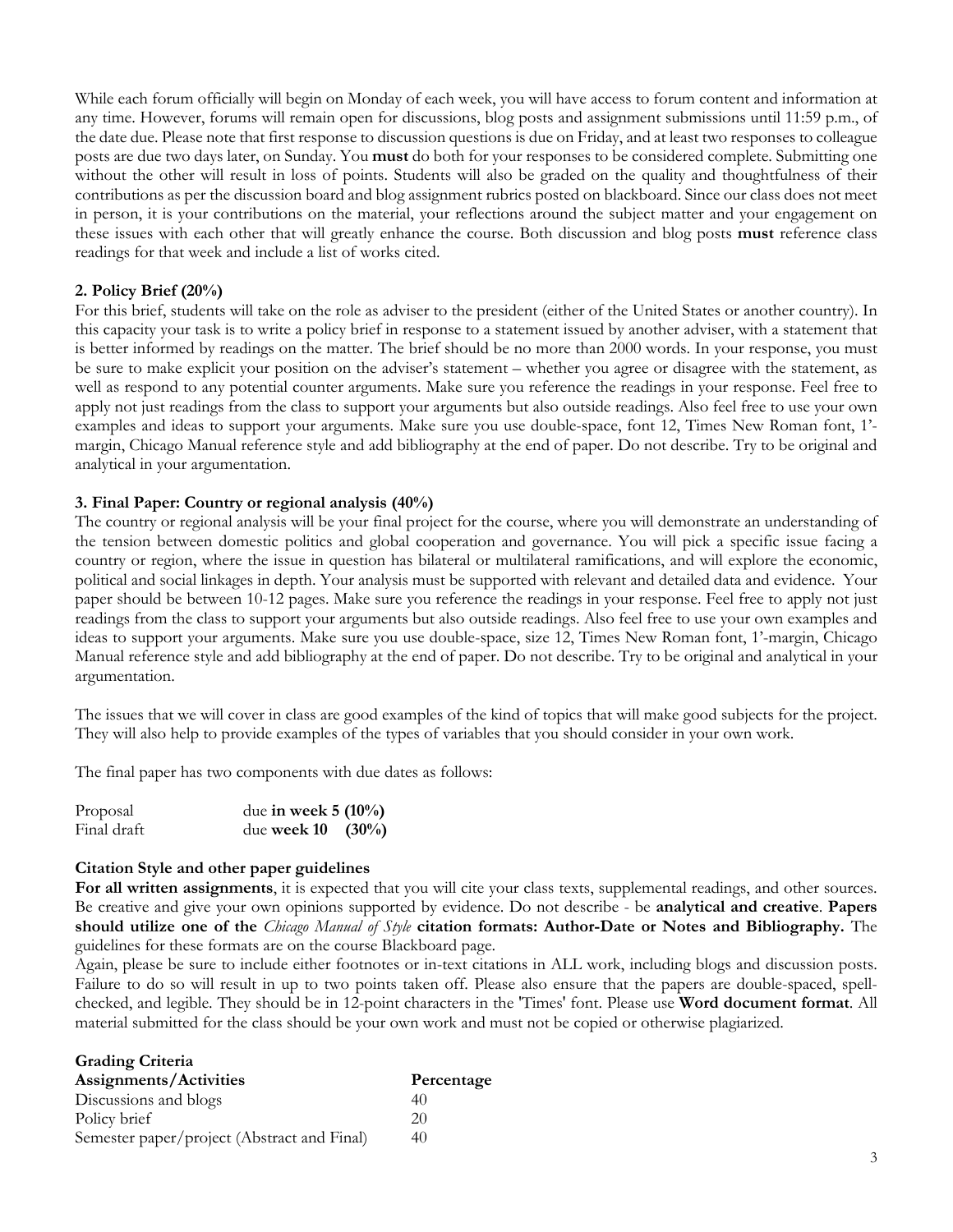#### **Table of points**

| Module         | Group discussion | <b>Blogs</b> | Paper (graded)              | Total percentages |
|----------------|------------------|--------------|-----------------------------|-------------------|
|                | 5                |              |                             | 5                 |
| $\mathbf{2}$   | 5                |              |                             | 5                 |
| $\mathfrak{Z}$ |                  | 10           |                             | 10                |
| 4              |                  |              | Paper Proposal/<br>Abstract | 10                |
| 5              |                  | 10           |                             | 10                |
| 6              |                  |              |                             |                   |
| 7              |                  |              | Policy brief                | $20\,$            |
| $8\,$          | 5                |              |                             | 5                 |
| 9              | 5                |              |                             | 5                 |
| $10\,$         |                  |              | Final Paper                 | 30                |
| Total          | 20               | 20           |                             | 100               |

### **Grading Scale**

A 94-100 A- 90-93 B+ 87-89 B 84-86 B- 80-83  $C+ 77-79$ C 74-76 C- 70-73 D+ 67-69 D 63-66 D- 60-62  $F < 60$ 

### **Blackboard**

We will use Blackboard 9.1 for the course. Additional guidance on individual assignments and discussion questions will be posted there. Use the Blackboard assignment drop box to submit your work for grading. Please visit our Blackboard site regularly.

### **Technical Help:**

The first point of contact for any technology related question or problem is Seton Hall University's Technology Service Desk. Contact the Technology Service Desk by phone by calling (973) 275-2222 or via e-mail at servicedesk@shu.edu.

The Technology Service Desk is staffed by IT professionals Monday through Friday from 8 a.m. through 11 p.m. Outside of these hours, the Technology Service Desk phone is answered by an external technology support service that provides phone support for most University applications, including the Blackboard Learning Management System, Microsoft Windows, and the Microsoft Office suite.

For more tips and technical information, go to Seton Hall's Tech Help Community.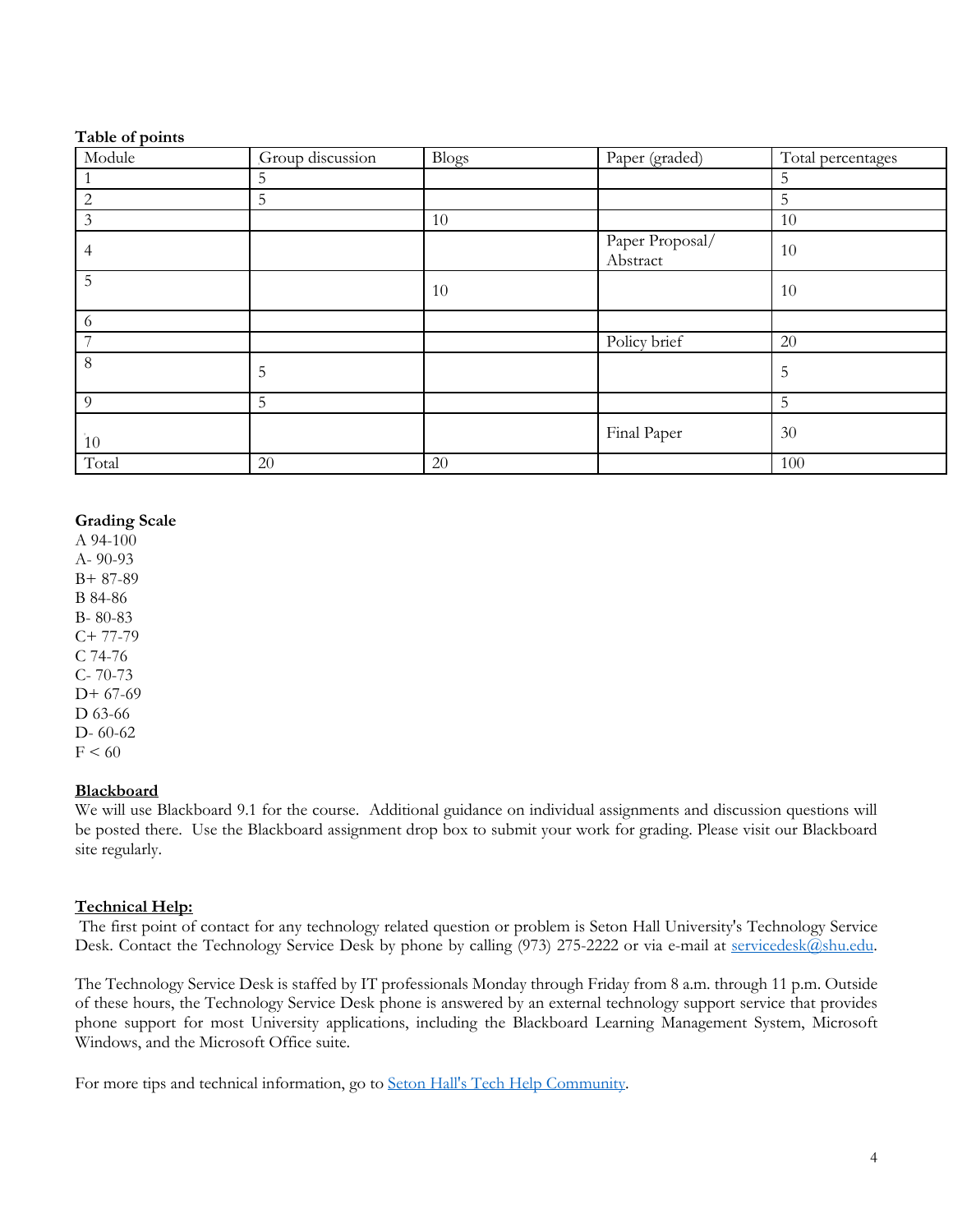# **Special Library Resources for Online Students**

Seton Hall online students have electronic access to vast information resources of the University Libraries. Students have immediate access to collections of databases, articles, journals, and eBooks from the library homepage. Access to most electronic materials requires the use of a Seton Hall PirateNet ID and password. If the Seton Hall University Library does not include a certain article, the library will obtain a digital copy from another library and email it within 24 to 48 hours of request. Additionally, online instructors post items from the library's collection to the course's Blackboard site.

Online students and faculty receive personal assistance from our expert library faculty in a number of ways. General queries can be handled by the Reference Desk, at (973-761-9437) or through our Ask a Librarian page. Subject librarians offer in depth assistance via phone by appointment. The library's research guides provide guidance to finding subject-specific electronic materials.

### **Helpful Research Resources for Class**

- 
- International Relations/News: https://library.shu.edu/intrela
- 
- Graduate Services Guide (General for all programs): https://library.shu.edu/gradservices/
- Diplomacy Graduate Remote Research Guides: https://library.shu.edu/diplomacy-remote
- Data Services Guide (with form to request data support) https://library.shu.edu/data-services

#### **Communication, Feedback and Email**

• United Nations: https://library.shu.edu/un • Country Research: https://library.shu.edu/countryresearch

The instructor will respond to student's emails within 48 hours. If instructor is away from email for more than one day, she will post an announcement in the Blackboard course folder. Before sending an email, please check the following (available on your Blackboard course menu) unless the email is of a personal nature:

- Syllabus
- Frequently Asked Questions (FAQs)
- Help forum (Feel free to respond to other students in the Help forum if you know the answer.)
- Blackboard videos on how to use Blackboard features
- Blackboard Q&A, and
- Technology Requirements.

Grades and feedback will either be posted to Blackboard (see My Grades) or as a general announcement to all students, within 5 to 7 days for blogs and discussions and within two weeks for papers after the assignment is due. I will post feedback using the announcement feature when the feedback is one that can benefit all students equally.

It is expected that you use your SHU email address; emails from non-SHU accounts will not be returned.

#### **Netiquette**

Netiquette refers to the good manners we use when communicating online. For online discussion netiquette:

- 1. Think of your comments as printed in the newspaper... your online comments will be seen, heard and remembered by others in this class. Before you make an emotional, outrageous, or sarcastic remark on-line, think about whether or not you would care if it was seen in your local newspaper.
- 2. Don't be overcome by your emotions. Take a few breaths and step away from your computer if need be.
- 3. Sign your real name. It is easier to build a classroom community when you know to whom you are responding.
- 4. Avoid self-centred comments. If you have a great idea, great. If you want to contribute to an ongoing discussion, terrific. But, don't just tell others about your problems ("I'm frustrated", "My audio doesn't work today") unless it contributes in some way to the class.
- 5. Avoid negativity. You can disagree. You should disagree. You can challenge ideas and the course content, but avoid becoming negative online. It will impact you negatively, hinder the class discussion, and may give the wrong impression of you to others.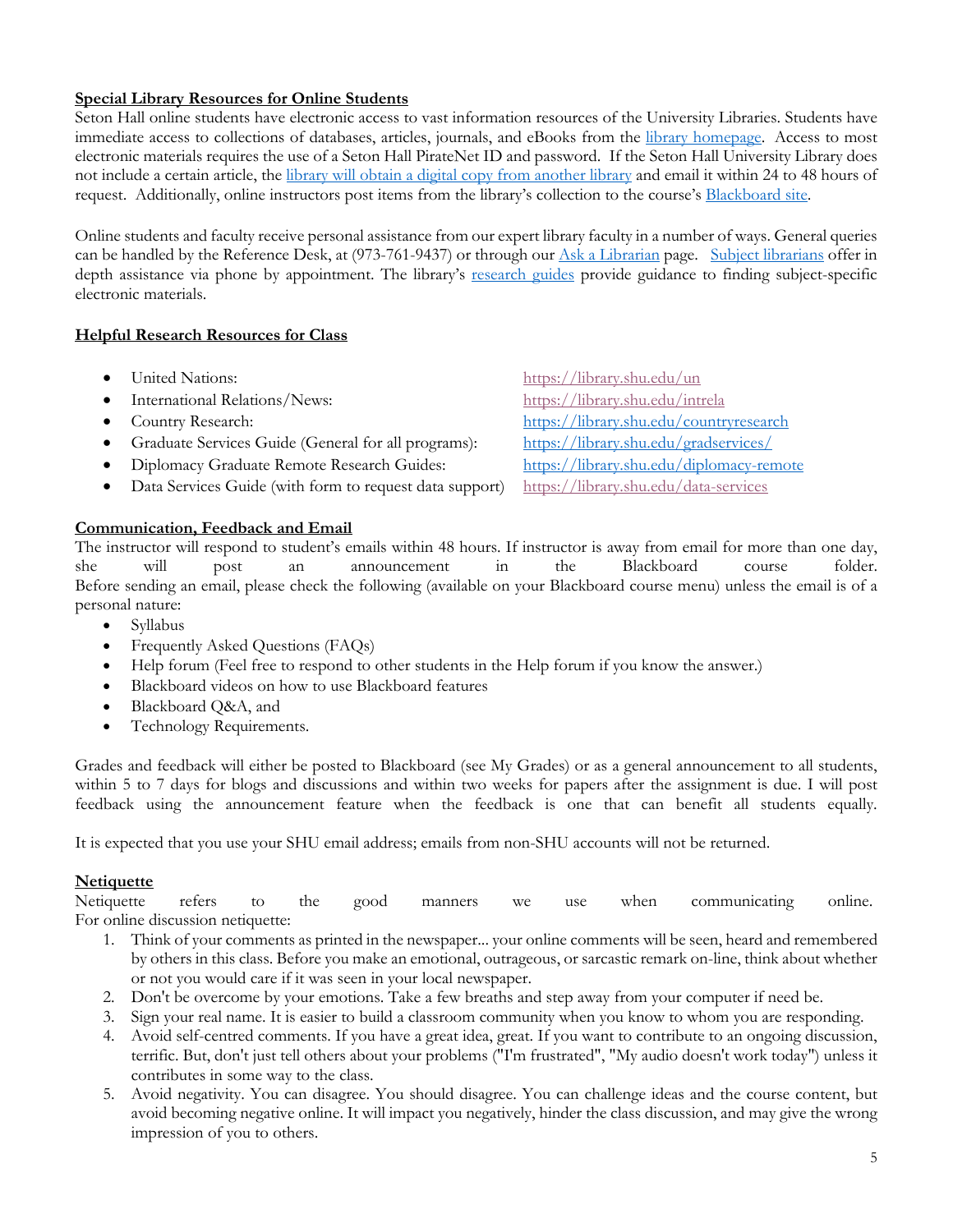- 6. There is no need to be aggressive online. No flaming, all caps, or !!!!, or ????
- 7. Be polite, understate rather than overstate your point, and use positive language. Using bold, frank, overstated language conveys an emotional aggressiveness that hinders your message.
- 8. Disagree politely. When you disagree politely, you stimulate and encourage great discussion. You also maintain positive relationships with others with whom you may disagree on a certain point.
- 9. Don't disrupt. Online dialogue is like conversation. If there is a dialogue or train of thought going on, join in, add to it, but, if you have something entirely different to bring up, wait or post it in another thread.
- 10. Don't use acronyms that not everyone would understand and know.

### **Academic and Professional Integrity Policy**

Plagiarism and other forms of academic dishonesty will be reported to the administration, and may result in a lowered or failing grade for the course and up to possible dismissal from the School of Diplomacy. See University and School standards for academic conduct here: https://www.shu.edu/student-life/upload/Student-Code-of-Conduct.pdf and http://www.shu.edu/academics/diplomacy/academic-conduct.cfm

Work submitted in the course *must be the product of each individual student*. Contributions of others to the finished work must be appropriately cited and acknowledged. Any work not following these guidelines may be found to be plagiarism.

**Please read** a brief piece by Rebecca Moore Howard and Amy Rupiper Taggart from Research Matters, entitled, "Using information and avoiding plagiarism," and, "Managing Information," that is posted on blackboard, under course information, in the section on "Academic and Professional Integrity Policy." These works provides additional guidance on how to avoid plagiarism.

In addition, to not plagiarizing, students are expected to show the following:

- 1. **Dependability:** students are reliable, timely, and consistent in their presence and preparation for courses at the university as well as their field settings.
- 2. **Respect & Empathy:** students are respectful in their address, writing, language, and physical space toward faculty, university staff, school personnel, peers, and students in the field.
- 3. **Open-mindedness:** students respect the context and experience of others; developing the skills to use that information in classroom conversation, writing, and lesson planning.
- 4. **Integrity:** students submit original work, fully cite all sources associated with the development of their work (including information from the internet), and recognize that the university fully supports the use of antiplagiarism software in support of academic integrity. Original student work is expected.

### **Disability Services Statement**

It is the policy and practice of Seton Hall University to promote inclusive learning environments. If you have a documented disability you may be eligible for reasonable accommodations in compliance with University policy, the Americans with Disabilities Act, Section 504 of the Rehabilitation Act, and/or the New Jersey Law against Discrimination. Please note, students are not permitted to negotiate accommodations directly with professors. To request accommodations or assistance, please self-identify with the Office for Disability Support Services (DSS), Duffy Hall, Room 67 at the beginning of the semester. For more information or to register for services, contact DSS at (973) 313-6003 or by e-mail at DSS@shu.edu.

### **Important pandemic-related considerations**

### CAPS:

As part of our commitment to the health and well-being of all students, Seton Hall University's Counseling and Psychological Services (CAPS) offers initial assessments, counseling, crisis intervention, consultation, and referral services to the SHU community. The CAPS office is located on the second floor of Mooney Hall, room 27. Appointments can be made in-person or by calling 973-761-9500 during regular business hours, Monday-Friday, 8:45 a.m. - 4:45 p.m. In case of a psychological emergency, call CAPS (973-761-9500) at any time to speak to a crisis counselor. For more information, please visit: https://www.shu.edu/counseling-psychological- services/index.cfm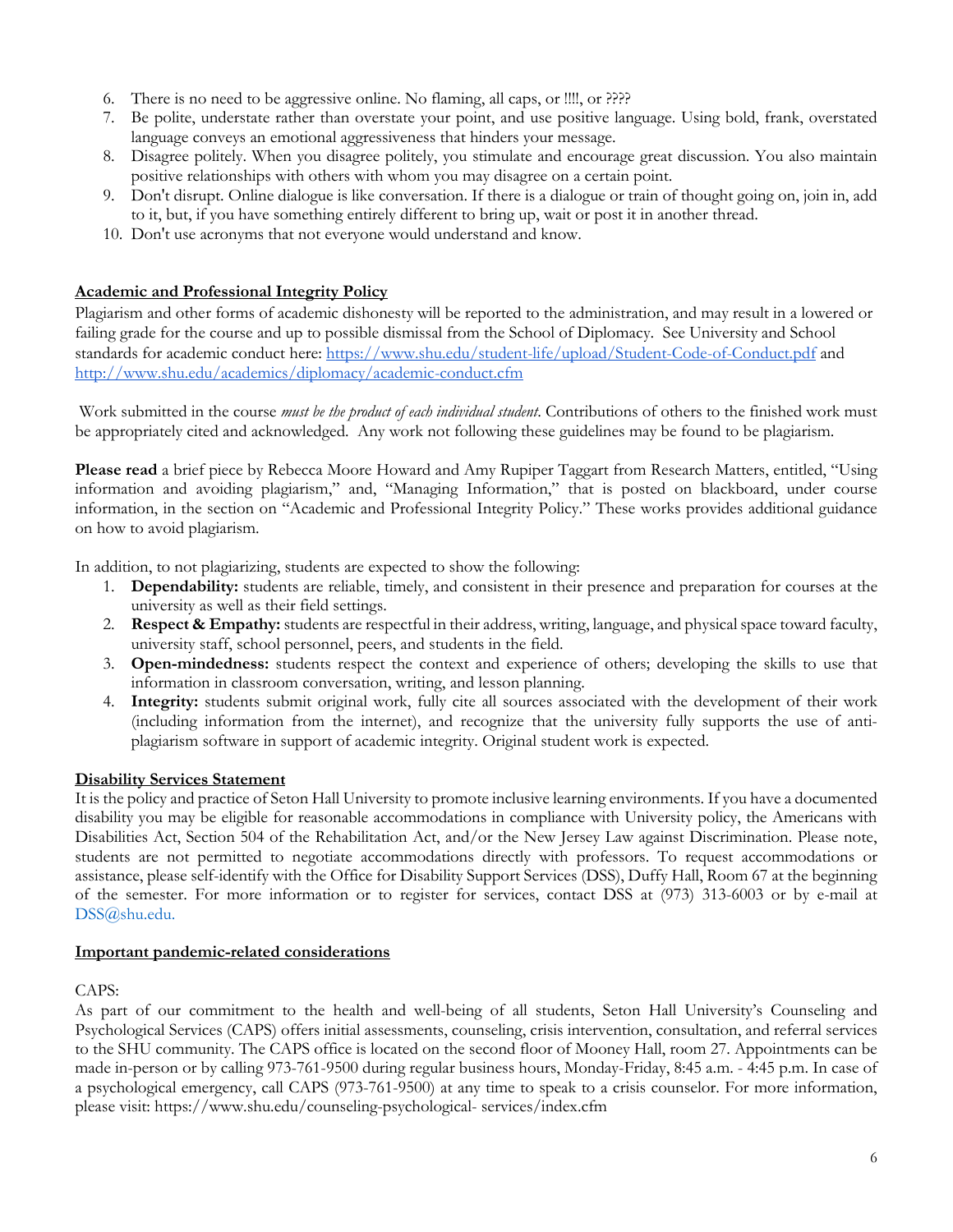### **Policy on Incompletes:**

Incompletes will be given only in exceptional cases for emergencies. Students wishing to request a grade of Incomplete must provide documentation to support the request accompanied by a Course Adjustment Form (available from the Diplomacy Main Office) to the professor *before* the date of the final examination. If the incomplete request is approved, the professor reserves the right to specify the new submission date for all missing coursework. Students who fail to submit the missing course work within this time period will receive a failing grade for all missing coursework and a final grade based on all coursework assigned. Any Incomplete not resolved within one calendar year of receiving the Incomplete or by the time of graduation (whichever comes first) automatically becomes an "FI" (which is equivalent to an F). It is the responsibility of the student to make sure they have completed all course requirements within the timeframe allotted. Please be aware that Incompletes on your transcript will impact financial aid and academic standing.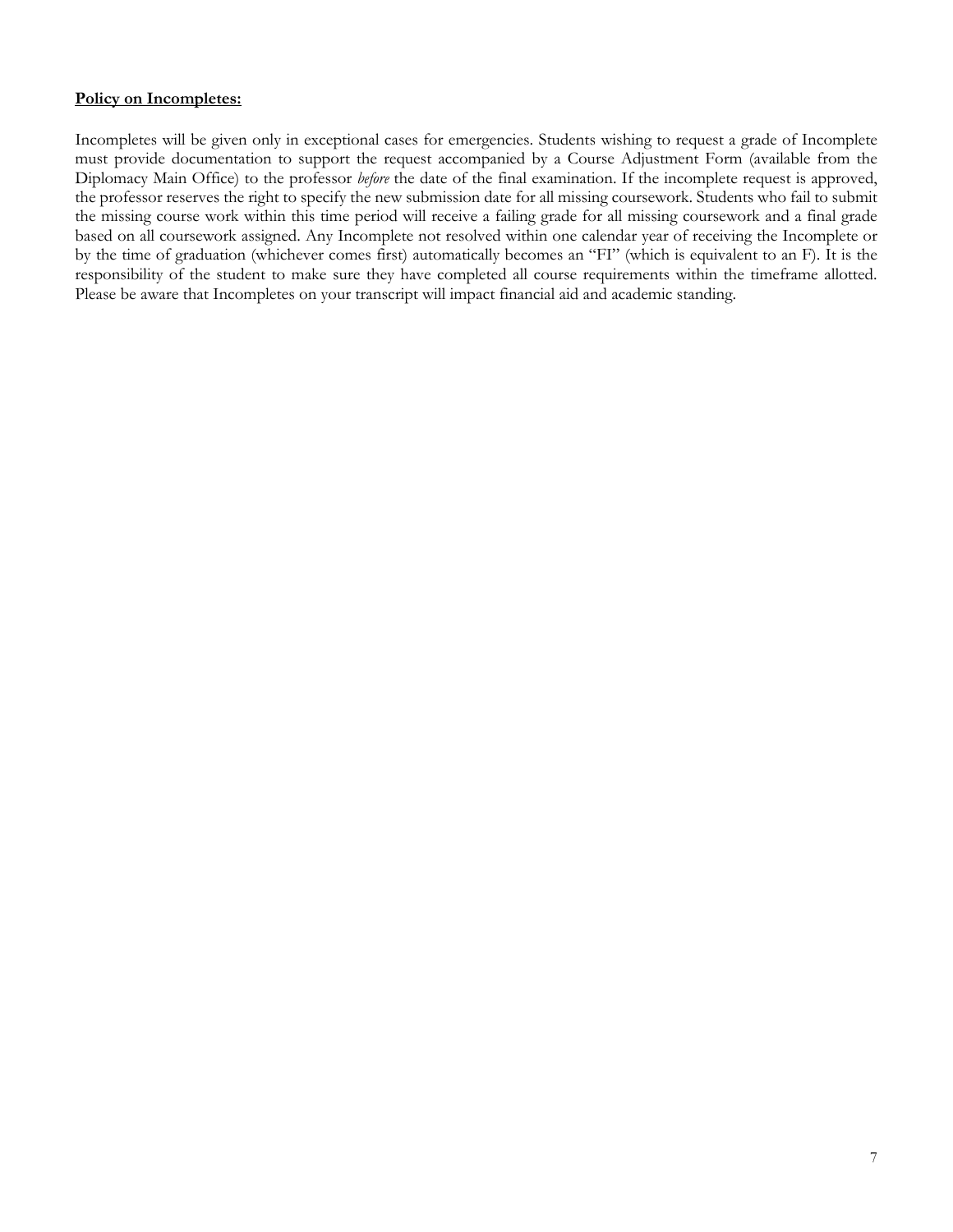# **COURSE SCHEDULE1** (subject to change)

# PART 1: CONTENDING THEORETICAL PERSPECTIVES

#### **Week 1:**

**August 24**

# Subject: **Introductions and Theoretical Overview: What is IPE?**

**Readings:** 

- BD, chapter 1
- GCD, chapter 1 and 2
- Errol A Henderson. 2013. Hidden in plain sight: racism in international relations theory. *Cambridge Review of International Affairs*, 26:1, 71-92, DOI: 10.1080/09557571.2012.710585 (Seton Hall Libraries)
- Melissa Deciancio and Cintia Quiliconi. 2020. Widening the 'Global Conversation': Highlighting the Voices of IPE in the Global South, *All Azimuth* (9):2, 249-265. *(url)* (we will re-visit this in week 5)

Reading Guide:

- What is IPE? Why is it important in the study of international relations?
- What are some of the critiques of the foundational theories from which IPE draws?
- What are the main alternative views of IPE and how are they distinct?

Topic: During the first week, we will focus on **mutual introductions and acquaint ourselves with the topic of what is IPE.** You will be expected to also explore the syllabus, the Blackboard online platform and course requirements.

# **1. Introductions Blog**

Instructions: Post a blog entry to introduce yourself to the instructor and the other students in the course. You are encouraged to comment on the introductions of your colleagues.

Include answers to the following questions:

- Where do you call home?
- What name do you go by in this school?
- What experiences do you have with the topic of this class?
- What do you expect to learn in this course? /What do you understand by IPE?
- What are your outside interests?
- Have you ever taken an online course before? If so, what tips do you have for other students?

The introduction should be between 100 and 150 words.

**Deadline: 8/30/2020 Points: 5**

**Week 2 August 31** Subject: **Liberalism Readings:** 

- GCD, Chapters 3, 4, and 6
- BD, Chapter 2
- Helleiner, Eric. 2015.. Globalising the classical foundations of IPE thought. *Contexto Internacional*, *37*(3), 975- 1010. https://dx.doi.org/10.1590/S0102-85292015000300007 *(url)*

**TOPIC:** During week 2, we will focus on the liberal theoretical perspective. We will learn about the main assumptions of this perspective for international political economy and see how the ideas and values associated with this perspective have changed over time reflecting major political economic, social and historical developments.

<sup>1</sup> The instructor reserves the right to modify the syllabus as necessary during the course of the semester.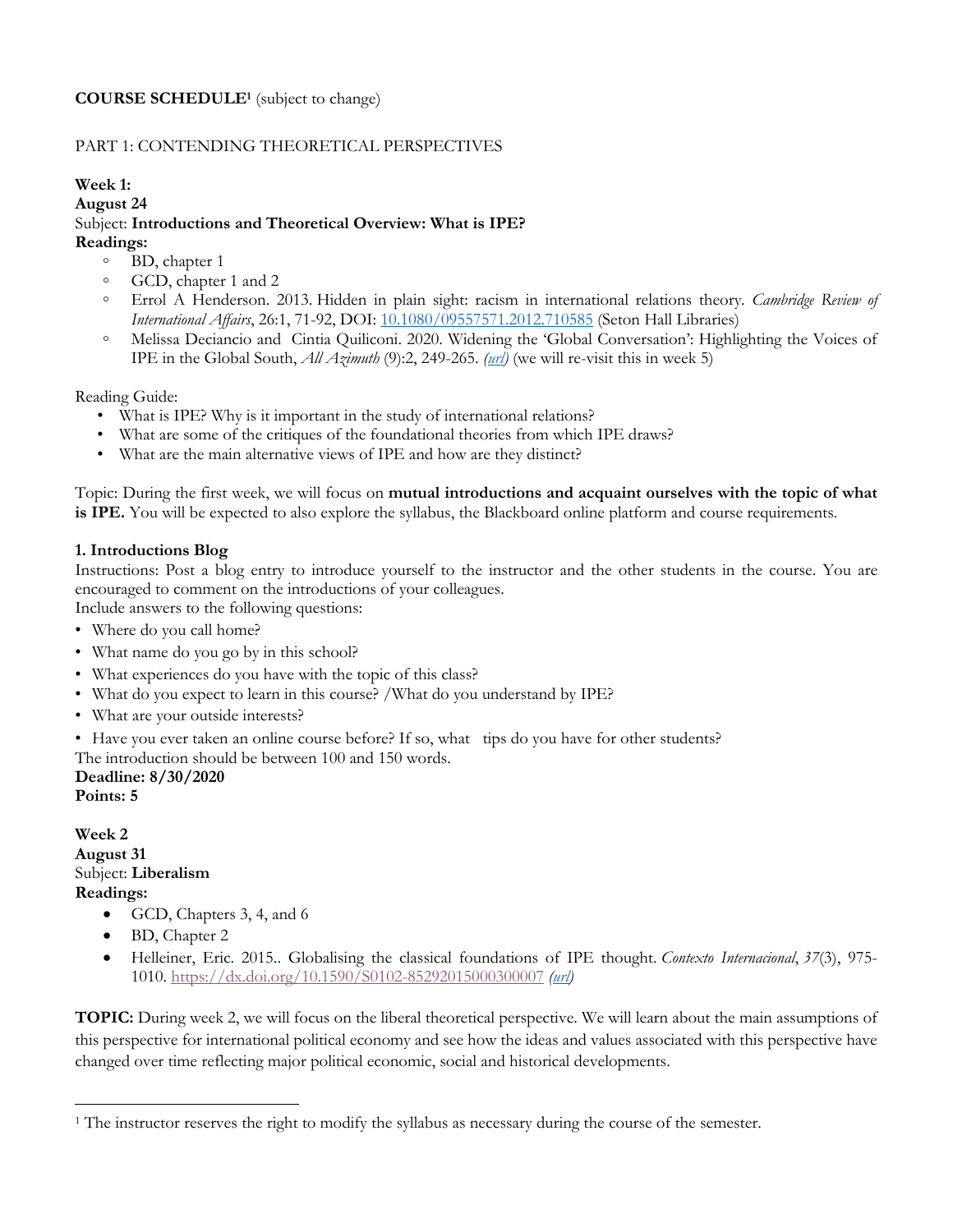# **2. Group Discussion on liberalism**

Learning Objective: By the completion of this activity, you will be able to:

- Define and explain the liberal theoretical perspective in international political economy,
- Advance a critique of its central tenets through discussion and analysis of the readings.

Instructions: Using concepts and insights from the readings, submit to the discussion board an entry responding to the following question: What according to the readings are the main tenets of liberalism in political economy? Do you think the 2008 economic crisis is an example of the failure of liberalism? Please explain your answer, with specific reference to the readings.

Submit 1 initial entry of 250-350 words and at least 1 reply to your colleague's entries of 100-150 words Refer to the "Rubric for Excellent Class Discussions," for grading criteria. Estimated time for discussion: 5 hours. **Deadline: 9/4/2020 (post discussion initial entry) Deadline: 9/6/2020 (submit at least 1 reply to others' initial entries) Points: 5** 

September 7-13 No Class Memorial Day Holiday

### **Week 3 September 14** Subject: **Realism/Mercantilism Readings:**

- GCD, Chapters 7, 8, and 10
- BD, Chapter 3

**TOPIC:** During week 3, we will focus on the realist theoretical perspective. We will learn about the main assumptions of this perspective for international political economy and see how it differs from the liberal theoretical perspective.

### **3. Blog on realism/mercantilism approach to IPE**

Learning Objective By the completion of this activity, you will be able to:

- Define and explain the realist theoretical perspective in international political economy,
- Critically assess key strategies and policies pertaining to realism in IPE and apply them to a case study
- Describe the defining features of realism

Instructions: Using concepts and insights from the readings, submit a blog post responding to the following question: What is the difference between benign mercantilism and malevolent mercantilism in theory? How could you tell the difference between them in practice? Find a newspaper article that demonstrates the tensions between these ideas, and explain how the actors in the article deal with the issue. Please use concepts and insights from the readings and make sure you cite them.

Blog length should be 500-650 words. Refer to the "Rubric for Excellent Blog Posts" for grading criteria**.** 

Estimated time for blog: 2 hours.

### **Deadline: 9/20/2020**

#### **Points: 10**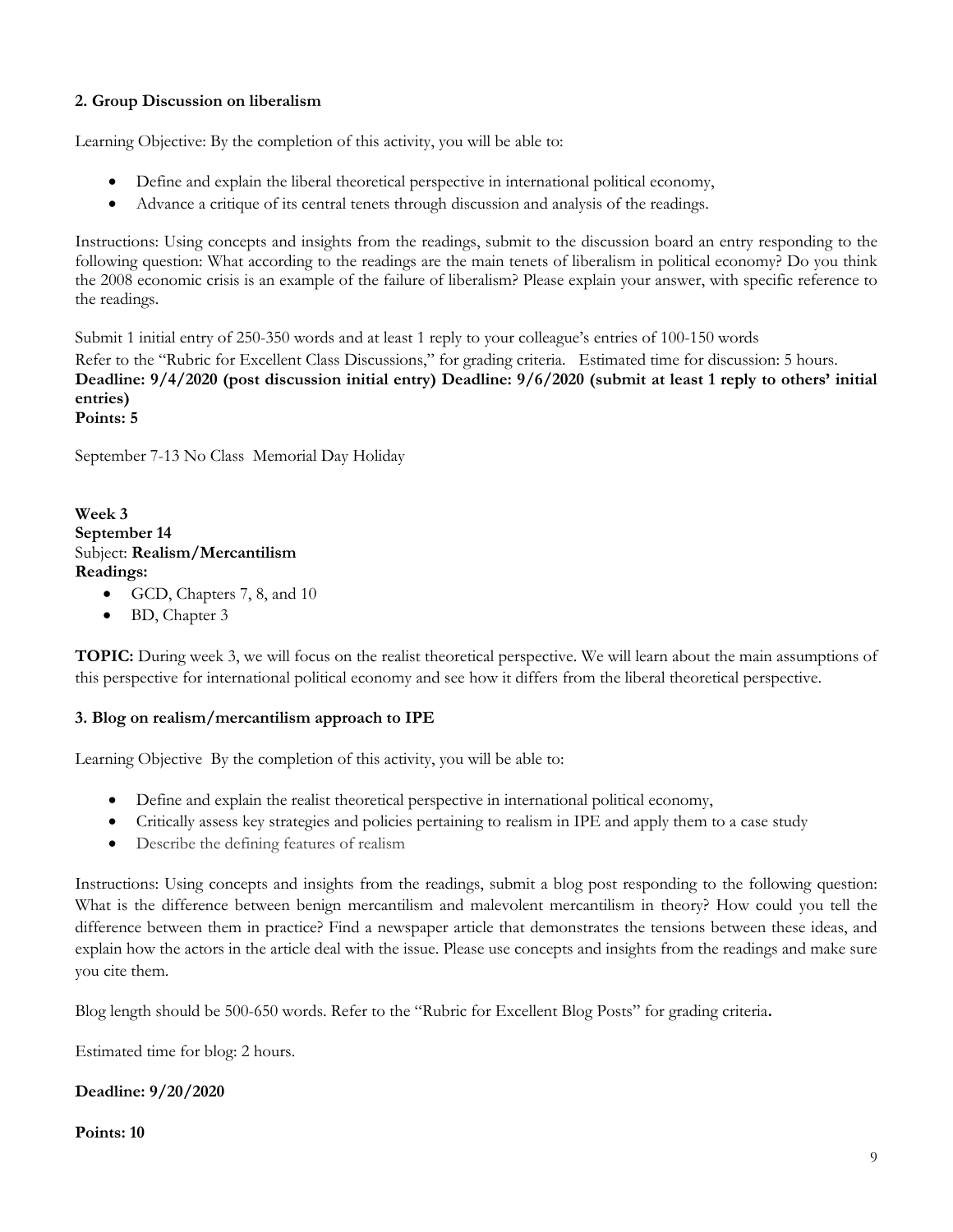# **Week 4 Sept 21** Subject: **Other critiques of liberalism: The Structuralist Perspective Readings:**

- GCD, Chapters 11, and 12
- BD, Chapter 4

**TOPIC:** During week 4, we will focus on the structuralist theoretical perspective. We will learn about the main assumptions of this perspective for international political economy and see how it differs from the liberal and realist theoretical perspectives.

By the completion of this reading, you should be able to:

- Define and explain the structuralist theoretical perspective in international political economy,
- Compare and contrast the structuralist theoretical perspective with other IPE theoretical perspectives

### **4. Final Paper Discussion**

Instructions: Prepare a one-paragraph summary of your final paper and submit it as a discussion entry (150-200 words). Also prepare an outline with the main headings of your paper.

State your opinion and give feedback (in 100-150 words) on at least 1 other summary. If you see that two other students have already commented on someone's outline then comment on another student's post. I would like to make sure that all students receive feedback from their peers.

Refer to the "Rubric for Excellent Discussion Posts" for grading criteria**.** 

#### **Deadline: 9/25/2020 (post discussion initial entry)**

**Deadline: 9/27/2020 (submit at least 1 reply to others' initial entries) Points: 10**

**Week 5 Sept 28** Subject: **Other perspectives on IPE: the Global South, Constructivism, Feminism Readings:** 

- Tickner, J. Ann. "Gender in the Global Economy." In *Gendering World Politics: Issues and Approaches in the Post-Cold War Era*. New York: Columbia University Press, 2001: 65-95.
- BD, Chapter 5
- Melissa Deciancio and Cintia Quiliconi, Widening the 'Global Conversation': Highlighting the Voices of IPE in the Global South, All Azimuth V9, N2, 2020, 249-265 *(url)* (re-visited from week **1)**

**TOPIC:** During week 5, we will consider the final two contending perspectives on IPE, constructivism and feminism. We will learn about the main assumptions of these perspectives for international political economy, understand the challenges they pose for mainstream theories in IPE, and assess their utility in our understanding of IPE and related issues. We will also explore the contributions of the global south to IPE

Questions to think about as you read:

What do you find most compelling about these alternative perspectives? What are the challenges or criticisms that can be made of these approaches? Why do feminists argue that debates about IPE need to consider gender? Do you agree?

### **5. Blog comparing the different perspectives to IPE**

Learning Objective: By the completion of this activity, you will be able to:

- Define and explain the **Constructivist and Feminist** theoretical perspective in international political economy,
- Compare and contrast these theoretical perspectives with other IPE theoretical perspectives
- Critically assess key strategies and policies pertaining to all theoretical perspectives and apply them to a case study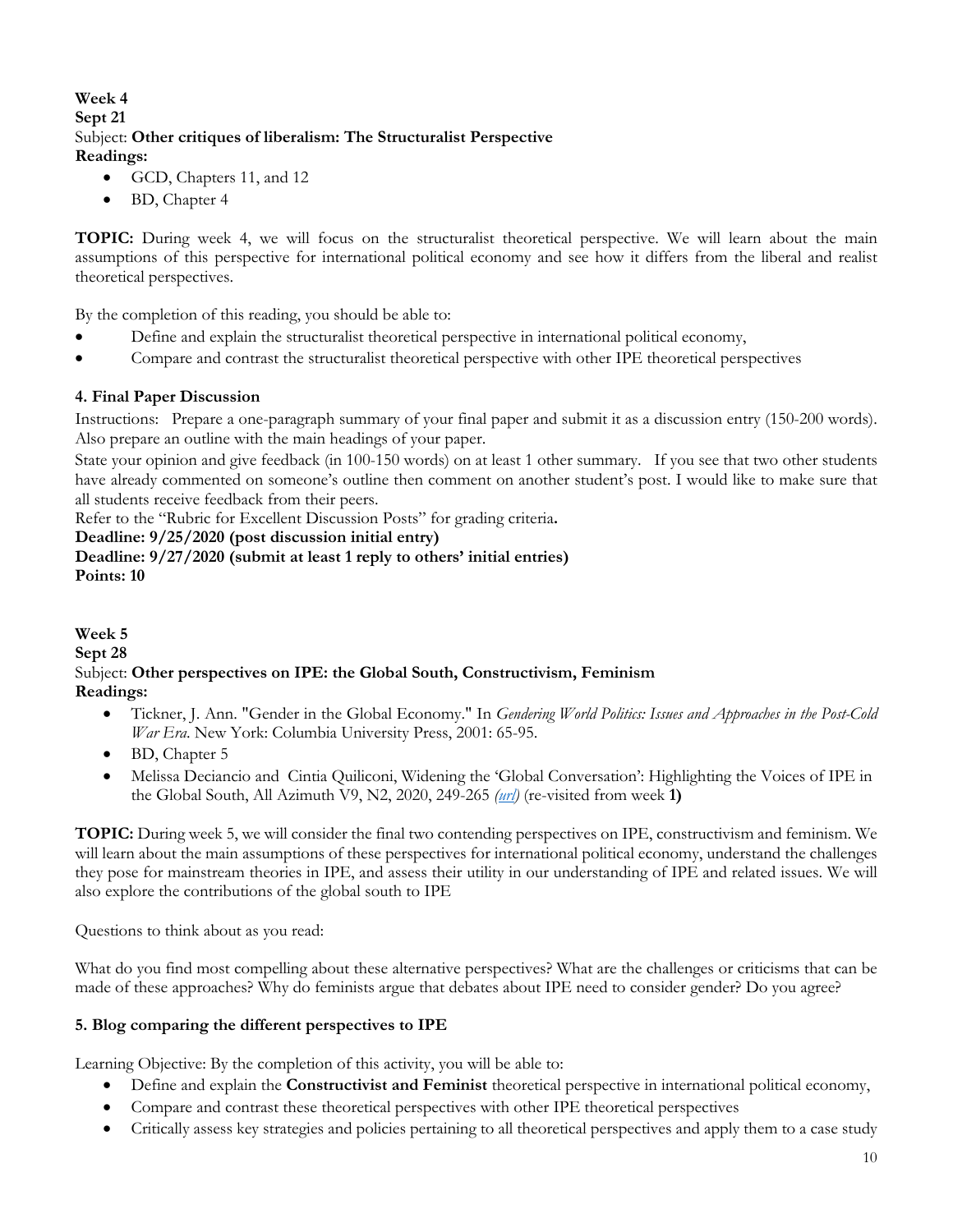Instructions: Using concepts and insights from the readings, submit a blog post responding to the following question: In what ways do the competing theories offer persuasive theoretical alternatives to Liberalism? Which theoretical perspective(s) are you most persuaded by and why, drawing on a specific case study/example to illustrate your argument. Please use concepts and insights from the readings and make sure you cite them.

Blog length should be 500-650 words. Refer to the "Rubric for Excellent Blog Posts" for grading criteria**.**  Estimated time for blog: 2 hours.

# **Deadline: 10/02/2020 (post blog initial entry) Deadline: 10/04/2020 (submit at least 1 reply to others' initial entries)**

**Points: 10** 

### **PART TWO: ISSUES IN IPE**

**Week 6 Oct 5** Subject: **International Trade and Immigration Readings:** 

- BD, Chapter 6
- GCD, Chapters 14, 22 and 23
- Tilley, L., & Shilliam, R. 2018. Raced markets: An introduction. New Political Economy, 23(5). *(url)*
- Selwyn, B., Musiolek, B., & Ijarja, A. 2019*. "*Making a global poverty chain: Export footwear production and gendered labor exploitation in Eastern and Central Europe." *Review of International Political Economy. (url)*
- WBUR. 2009. *Global Trade Realities*. On Point with Tom Ashbrook. Podcast, September 24. (*podcast*)

# **Recommended**

- Baldwin, Richard. 2016. "The World Trade Organization and the Future of Multilateralism." *Journal of Economic Perspectives* 30(1): 95-116. (*url*)
- Jagdish, Bhagwati, *In Defense of Globalisation*, pp. 51-67; 122-34 (on reserve)
- Bown, Chad P. 2009. "US-China Trade Conflicts and the Future of the WTO." *Fletcher Forum of World Affairs* 33 (1): 27-48. (*url*)
- Truong, T. D. 1999. "The underbelly of the tiger: Gender and the demystification of the Asian miracle*." Review of International Political Economy*, 6(2), 133–165. doi:10.1080/096922999347263
- **Case**: Joffe-Walt, Channa. 2010. "The Friday Podcast: The Cotton Wars." *NPR Planet Money,* Oct 29. (*podcast*)

**TOPIC:** During week 6, we will study international trade, the first of our issue topics in IPE. We will learn about how the various theoretical perspectives perceive international trade, explore arguments in favor and against international trade, and look at threats to free trade, mainly regional agreements.

Questions to think about as you read:

What are the benefits of free trade and what are the challenges? What is the role of the World Trade Organization? How does the WTO differ from GATT? How do we ensure that trade is beneficial for all countries? Is this possible? Are preferential/regional trade agreements a threat to multilateralism? Why or why not? Is one better than the other? Why/Why not?

### **6. Policy Brief**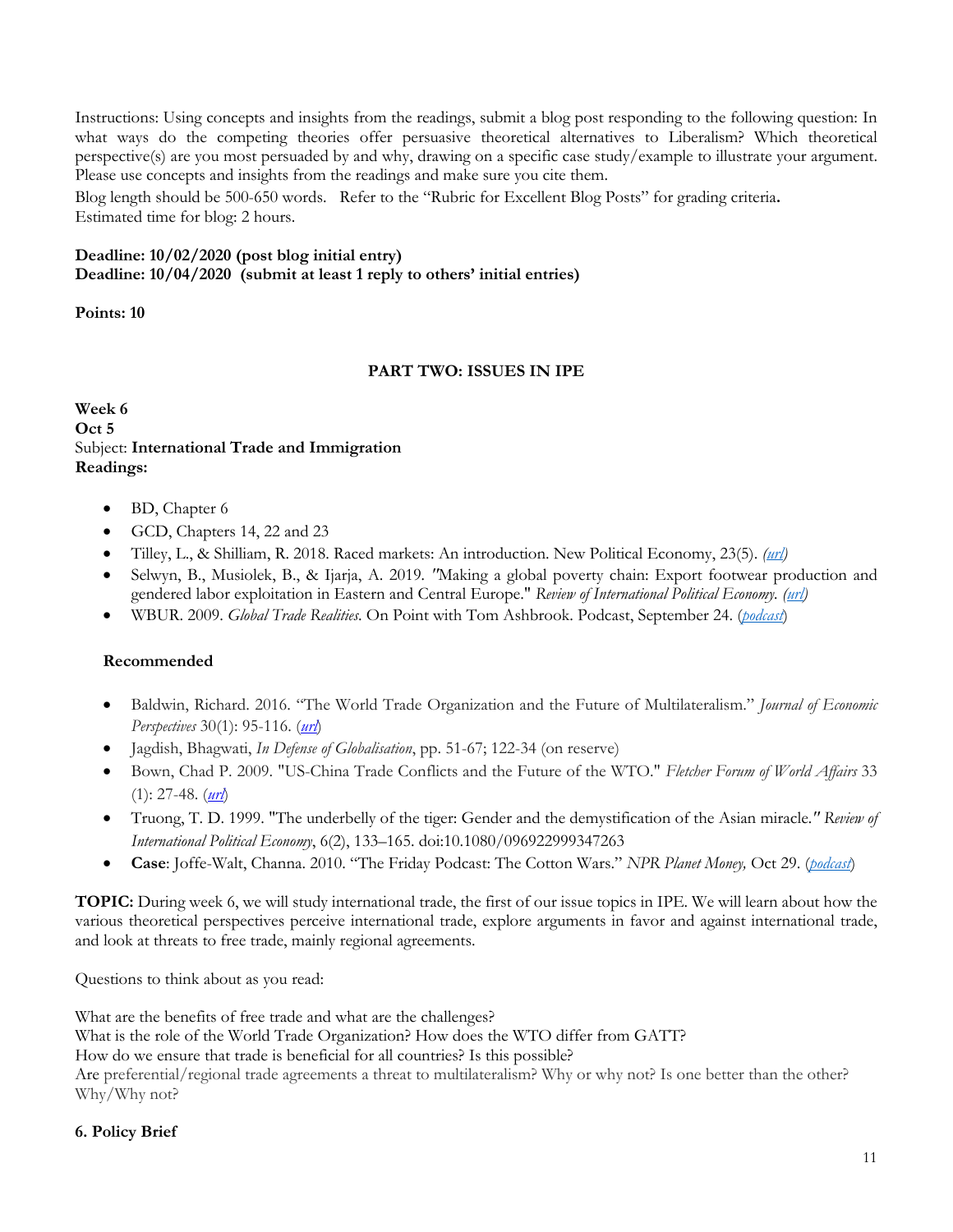Learning Objective: By the completion of this activity, you will be able to:

- Understand the causes and implications of different international trade policies
- Assess the benefits and disadvantages of various trade policies
- Compare and contrast various approaches to international trade and finance

Instructions2: You are an adviser to the President of the United States (or the leader of another country, if you so choose). One of the President's other advisers has issued the following statements, and you are tasked with writing a policy brief in response to one of the statements from a better-informed perspective. The President is busy, however, and (s) he will not read more than 2,000 words. Be sure to be clear whether you support or reject the adviser's statement. Also be sure to respond to potential counter-arguments.

- **Statement 1**: "The multilateral trade regime is defunct. It only worked when it was underpinned by US power. The decline of relative US economic power has driven more and more states to embrace regionalism. We, too, must embrace regionalism—even if it means sacrificing the multilateral trade regime—before we are left behind."
- **Statement 2**: "The British had it right. Rather than bringing workers to capital through immigration, they brought capital to workers in foreign countries. They combined this with liberal trade policies to allow the goods produced abroad to flow back into their home markets. I don't see any reason why we can't do the same thing. The fabric of American civil society is being pulled asunder by immigration. Let's keep America 'American' by keeping the foreigners out and loosening our restrictions on capital controls and trade."

**Statement 3**: "We do need 'another Bretton Woods'–but this time, we should make a full rather than a partial return to the gold standard ideal. In the late 19th Century, when states came closest to achieving that ideal, capital flowed freely, the international financial system was stable, and the world was at peace. The current financial crisis is proof enough that the current international monetary system, with its floating exchange rates, is not only disorderly but also dangerously volatile. The very welfare of our populace turns on a return to gold." Please use concepts and insights from the readings and make sure you cite them.

Assignment length should be 1500-2,000 words. Refer to the "Rubric for Excellent Papers" for grading criteria**.**  Estimated time for blog: 8 hours.

**Deadline: 10/18/2020 [two weeks] Points: 20**

**Policy brief due 10/18/20**

**Week 7 Oct 12** Subject: **International Finance Readings:** 

- BD, Chapter 7
- GCD 15, 16, 18
- Jacqui True & Aida A. Hozić. 2020. Don't mention the war! International Financial Institutions and the gendered circuits of violence in post-conflict, Review of International Political Economy, DOI: 10.1080/09692290.2020.1732443 *(url)*
- Documentary, The Inside Job Outlines the reasons behind the 2008 economic crash *(url)*

**TOPIC:** In week 7, we turn to international finance. We will learn about various topics that are key in international finance, including foreign exchange rates, and exchange rate systems, the Bretton Woods System and the creation of the IMF, as well as the origins of the global finance crisis. We will also examine the ways in which global finance can perpetuate and deepen gender and racial inequalities in their application.

<sup>&</sup>lt;sup>2</sup> http://sites.middlebury.edu/ipespring09/discussion/discussion-questions/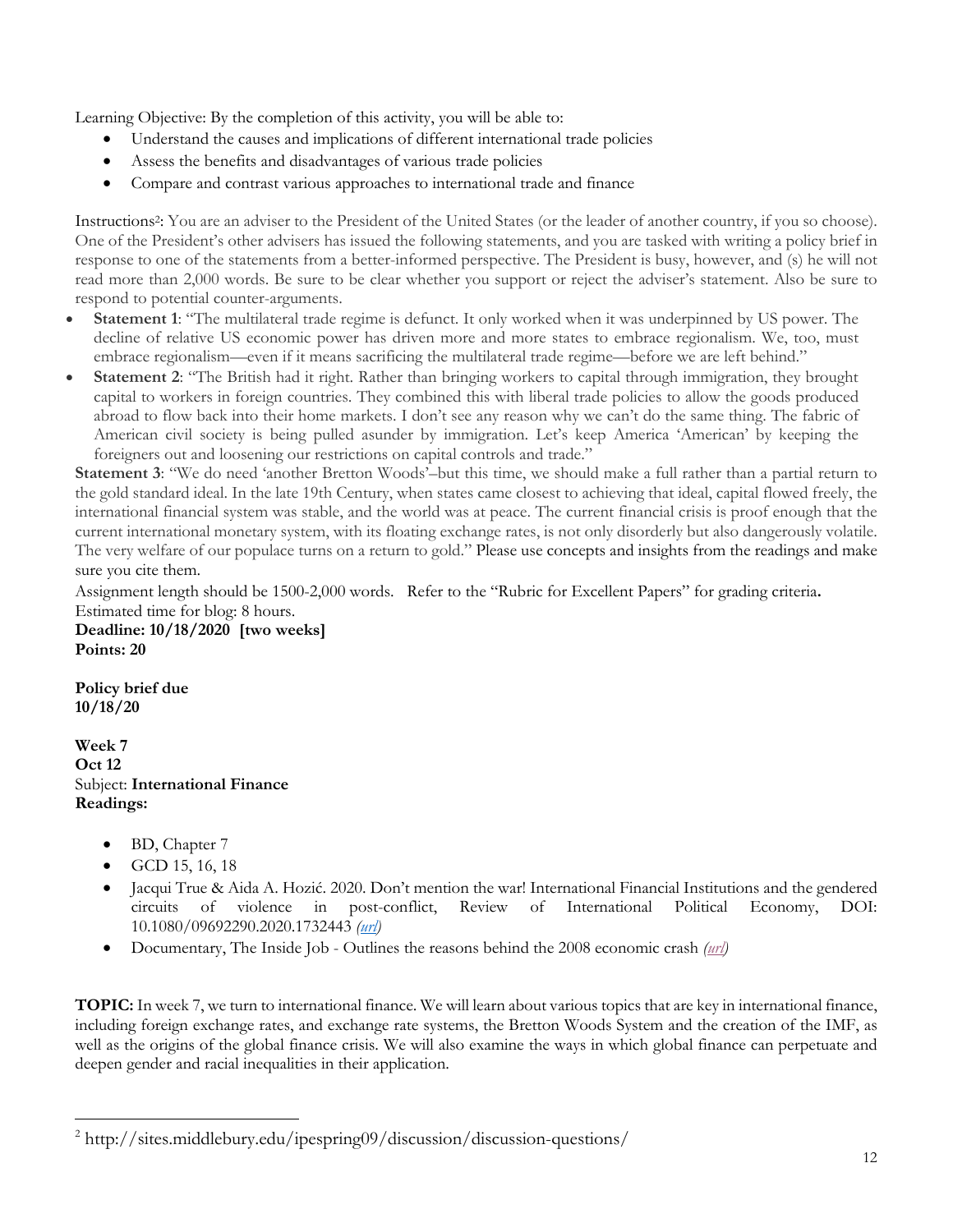Questions to think about as you read:

What were the origins of the global financial crisis? What is the role of IFIs like the IMF? What are the implications of IFI's on gender and development?

### **Week 8 Oct 19** Subject: **Development, Institutions and Growth Readings:**

- BD, Chapter 11
- GCD 19, 20, 21
- David Wheeler, 2001. "Racing to the Bottom? Foreign Investment and Air Pollution in Developing Countries" Policy Research Working Paper 2524. *(url)*
- Kevin Gray & Barry K. Gills (2016) South–South cooperation and the rise of the Global South, Third World Quarterly, 37:4, 557-574, DOI: 10.1080/01436597.2015.1128817 *(url)*
- Rodrik: "Future of Growth in Developing Countries" Durham Lecture (*YouTube*)
- BBC Hard Talk Discussion on effect of globalisation on developing nations *(YouTube)*

**TOPIC:** In Week 8, we look at the issue of global poverty and the vexing question of the best way to bring about economic development in the world's poorest nations. We will explore the different reasons given for why countries are poor as well as how the different theoretical perspectives explain poverty and development.

### **8. Discussion on development and growth**

Learning Objective: By the completion of this activity, you will be able to:

- Understand how the different theoretical perspectives view the causes of poverty and development
- Trace different perspectives and issues around economic development over time
- Assess different options to promote development

Instructions: Using concepts and insights from the readings and videos, submit to the discussion board an entry responding to the following question:

Chapter 11 of BD makes the argument that what is important for developing countries is good government, rather than more or less government. Do you agree with this premise? What is meant by good government as it applies to economic development? What are the key characteristics of good government? How will this lead to economic development? Please use concepts and insights from the readings and make sure you cite them. You can bring in outside readings as well in your answer.

Submit 1 initial entry of 350-450 words and at least 2 replies to your colleague's entries of 100-150 words

Refer to the "Rubric for Excellent Class Discussions," for grading criteria. Estimated time for discussion: 5 hours. **Deadline: 10/23/2020 (post discussion initial entry) Deadline: 10/25/2020 (submit at least 1 reply to others' initial entries)** 

**Points: 5**

**Week 9 Oct 26** Subject: **Regional Economic (Dis)Integration: the EU and Brexit Readings:** 

• BD Chapter 12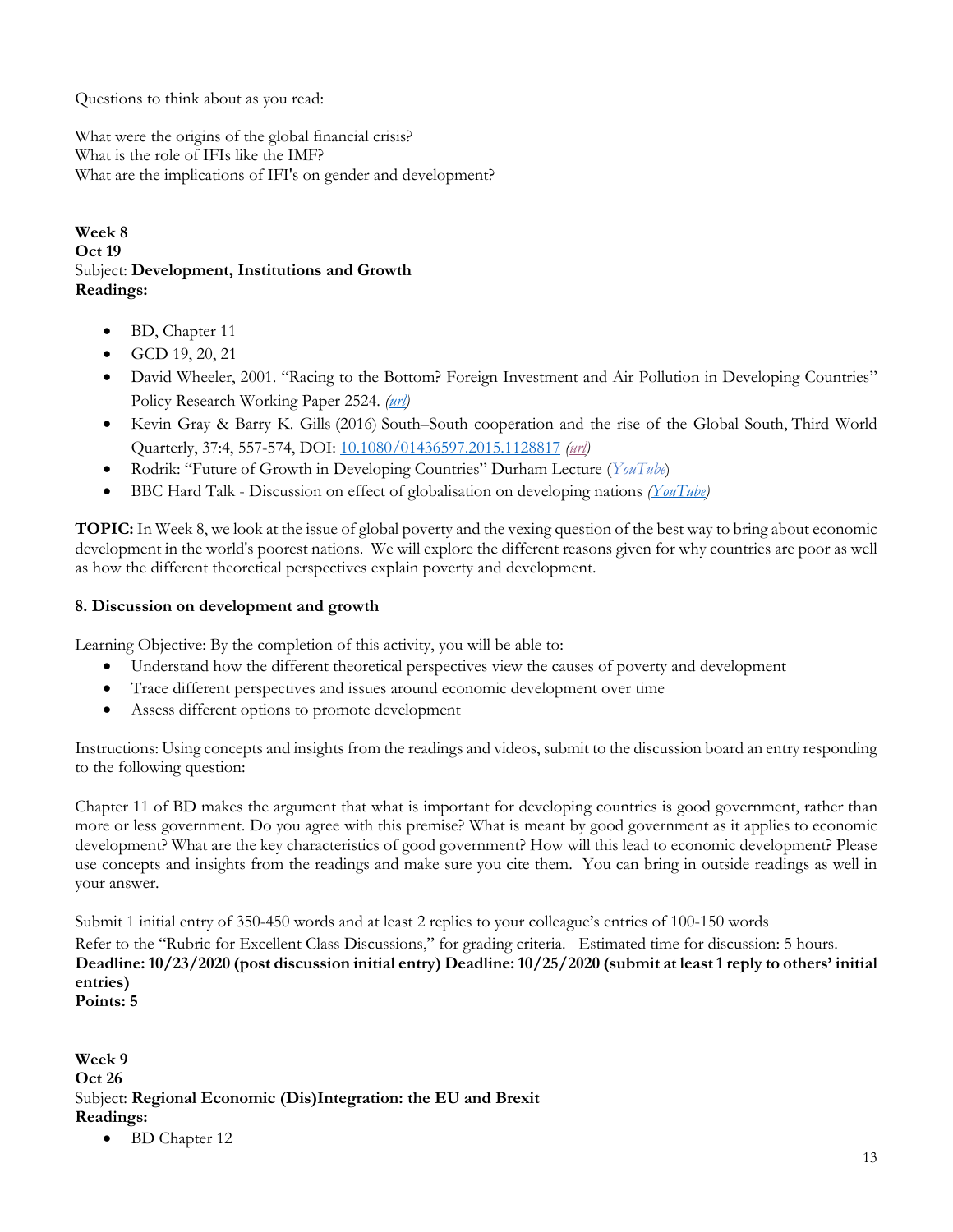- Spolaore, Enrico. 2013. "What is European integration really about? A political guide for economists." *Journal of Economic Perspectives 27*(3): 125-144.
- Hozic, A. A., & True, J. 2017. "Brexit as a scandal: Gender and global trumpism." *Review of International Political Economy*, 24(2): 270–287. (*url)*
- McNamara, Kathleen R. 2016. "Brexit's False Democracy: What the voters really wanted." *Snapshot*, June 28. (*url*)

### **Recommended**

• O'Rourke, Kevin H. and Alan M. Taylor. 2013. "Cross of Euros." *Journal of Economic Perspectives 27*(3): 167-192. (*url*)

**TOPIC:** This week, we look at regional integration with a focus of the EU. This is particularly important at this point in time, in light of the UK's decision to leave the Union, as encapsulated by the Brexit vote. We will learn about how the various theoretical perspectives explain European integration efforts. We will look at the successes as well as challenges of integration; explore why Britain chose to leave, its gendered implications, and the potential implications of their departure on the future of European integration.

Learning Objective: By the completion of this activity, you will be able to:

- Understand how the different theoretical perspectives view European integration
- Understand the perceived benefits and disadvantages of reintegration
- Apply concepts around integration to a specific case study

Instructions: Using concepts and insights from the readings, submit to the discussion board an entry responding to the following questions:

Which reason do you believe best explains European integration? Why do you think Britain decided to leave and how do you think it will affect the EU? Submit 1 initial entry of 250-350 words and at least 1 reply to your colleague's entries of 100-150 words. Refer to the "Rubric for Excellent Class Discussions" for grading criteria. Estimated time for discussion: 5 hours.

### Deadline:  $10/30/20$  (post discussion initial entry) Deadline  $11/1/20$  (submit at least one reply to others' initial **entry)**

**Week 10 Nov 2** Subject**: Concluding Thoughts Readings:** 

- GCD 27, Susan Strange, "The Westfailure System,"
- Jagdish, Bhagwati, *In Defense of Globalisation*, pp. 51-67; 122-34

### **Recommended**

• Rodrick, Dani. 2011. *The Globalisation Paradox*. WW Norton and Company: NY

**TOPIC:** This week, we conclude by looking at competing perspectives on globalization – is it the best way to bring countries into development, or does it contribute to the exploitation and continued underdevelopment of poor countries while allowing rich countries to grow even more wealthy?

Questions to think about as you read:

• What role does globalization play in bringing about economic development?